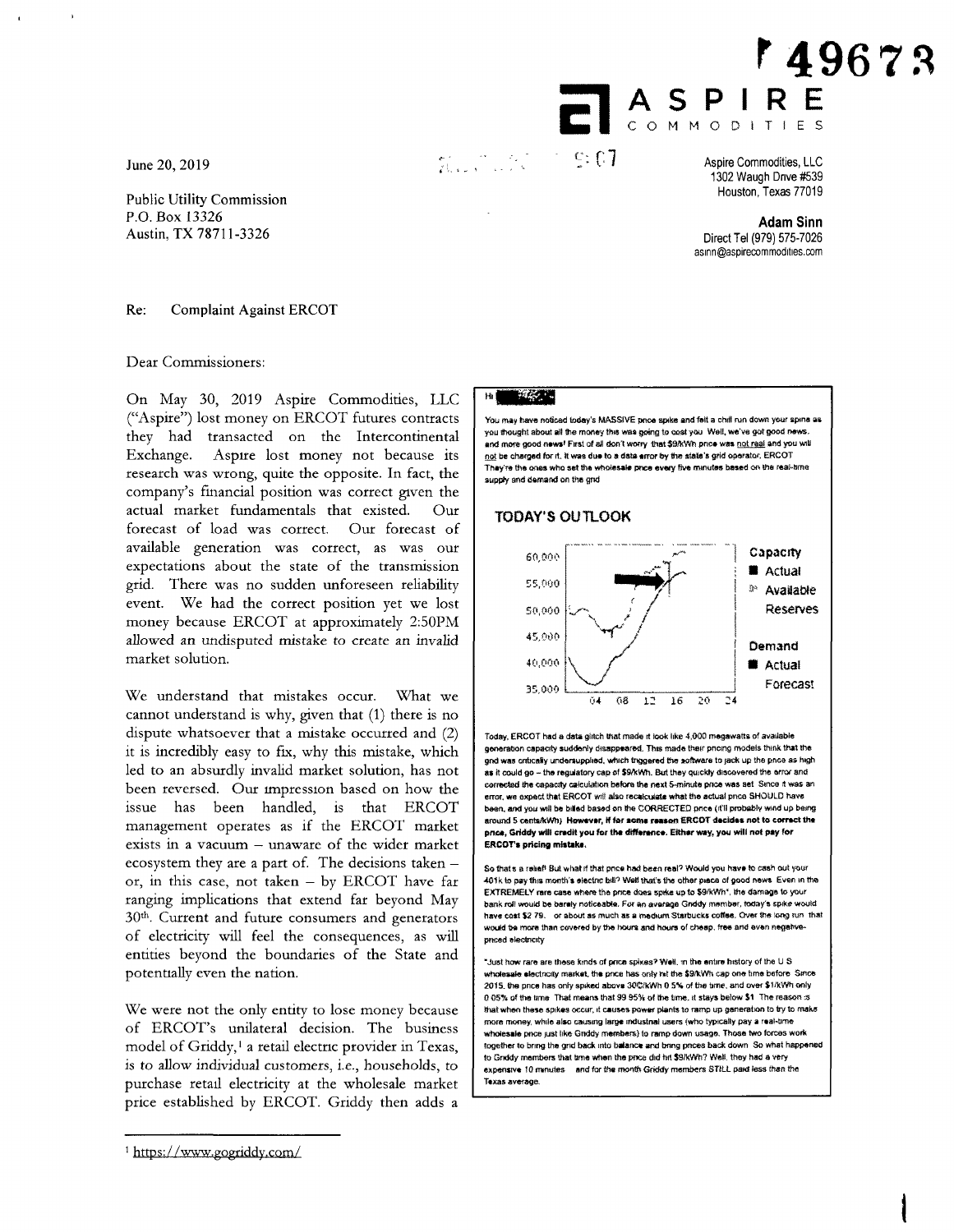flat fee on top of the wholesale electricity price. On May 30<sup>th</sup> Griddy sent out the message on the right to their customers. Notice that they define the price spike as "not real" and that is was due to a "data error." Furthermore, Griddy offers that the "correct" price should be approximately \$0.05 per kWh or around \$50 per MW. Presumably they arrived at that price because the wholesale electricity price for the interval immediately preceding the "data glitch" was \$37 and nothing had changed in regards to the actual market fundamentals from the previous interval.

We may be wrong, but we are unaware of any market  $-$  ever  $-$  where the market price has increased instantaneously from \$37 to \$9000 and then back down to \$37 with no change in any market fundamentals. No change in demand. No change in supply. No change in transmission capacity. No sudden reliability situation. Yet price increases by more than 24,000%. We welcome and look forward to the explanation from ERCOT's economists as well as those on ERCOT's Board of Directors on why this result is consistent with the outcomes of a well functioning market. We understand the mathematics of dispatch and LMP pricing. The question is not one of mathematics, but rather what should be done when an undisputed error takes place and the software creates a price that is completely out of line with reality.

While Griddy decided it was in their best interest to absorb the costs of ERCOT's error, their customers will, in the long run — like all retail customers in Texas — pay for this error. So too will all businesses who chose to operate in Texas. And *every* customer anywhere in the world who purchases a product made in Texas will pay a slightly higher price if this invalid market solution is not re-priced. There is no free lunch and every future retail contract offered in ERCOT will have to reflect the fact that prices are allowed to reach \$9000 not just because of market fundamentals but also as a result of inefficient, incorrect and unilateral decisions made by ERCOT.

Electricity markets are complex and difficult to understand but this singular episode provides unrivaled clarity into how ERCOT operates the market as well as the consequences of their actions. We believe this was an extremely significant event, perhaps the most important event since the beginning of the ERCOT market in 2001, for several reasons

First, at a time when low reserve margins have prompted ERCOT to emphasize the increased "potential to need Emergency Energy Alert status in order to maintain reliability"<sup>2</sup> during the summer, we believe it is imperative for ERCOT to reduce, rather than increase, artificial uncertainty in the market. The actions of ERCOT, and more importantly their resulting decision not to re-price electricity for the affected interval, despite the indisputable knowledge that the prices were fictitious and artificial, only increases the uncertainty of potential investors in generation, storage, demand side management and interruptible load, not to mention existing plant operators.

Second, at no time before or during the interval in question did actual frequency drop to the level of an alert. Thus the ERCOT operators instantaneously knew full well that there had been no sudden loss of generation. They knew immediately with 100% certainty that there was no physical condition on the grid that warranted \$9000 prices. Under any definition of the term, it is impossible to understand how the solution obtained by SCED can be considered and defined as a "valid market solution." If this situation can be considered a "valid" market solution the term has no real or effective meaning.

Third, it is quite possible that ERCOT came close to artificially creating a reliability event. When SCED reached the \$9000 price, well over 1000 MWs of Emergency Response Service resource provided interruptible service. With no actual loss of generation, the sudden loss of load would have very quickly caused frequency to increase dramatically.

Fourth, there were actually two events on May 30<sup>th</sup> in which ERCOT's SCED process mistakenly "lost" 6000-7000 MWs. A prior event occurred at 11:42AM (SCED timestamp 11:42:24). The only difference was that the earlier occurrence took place during a non-pricing interval. This is irrelevant. What is relevant is that there was a known and observable problem with SCED that was responsible for generating invalid market solutions. What is even more troubling is that these two occurrences are not stand-alone events. Rather it

<sup>2</sup>http:/ /www.ercot.com/news /releases /show/181248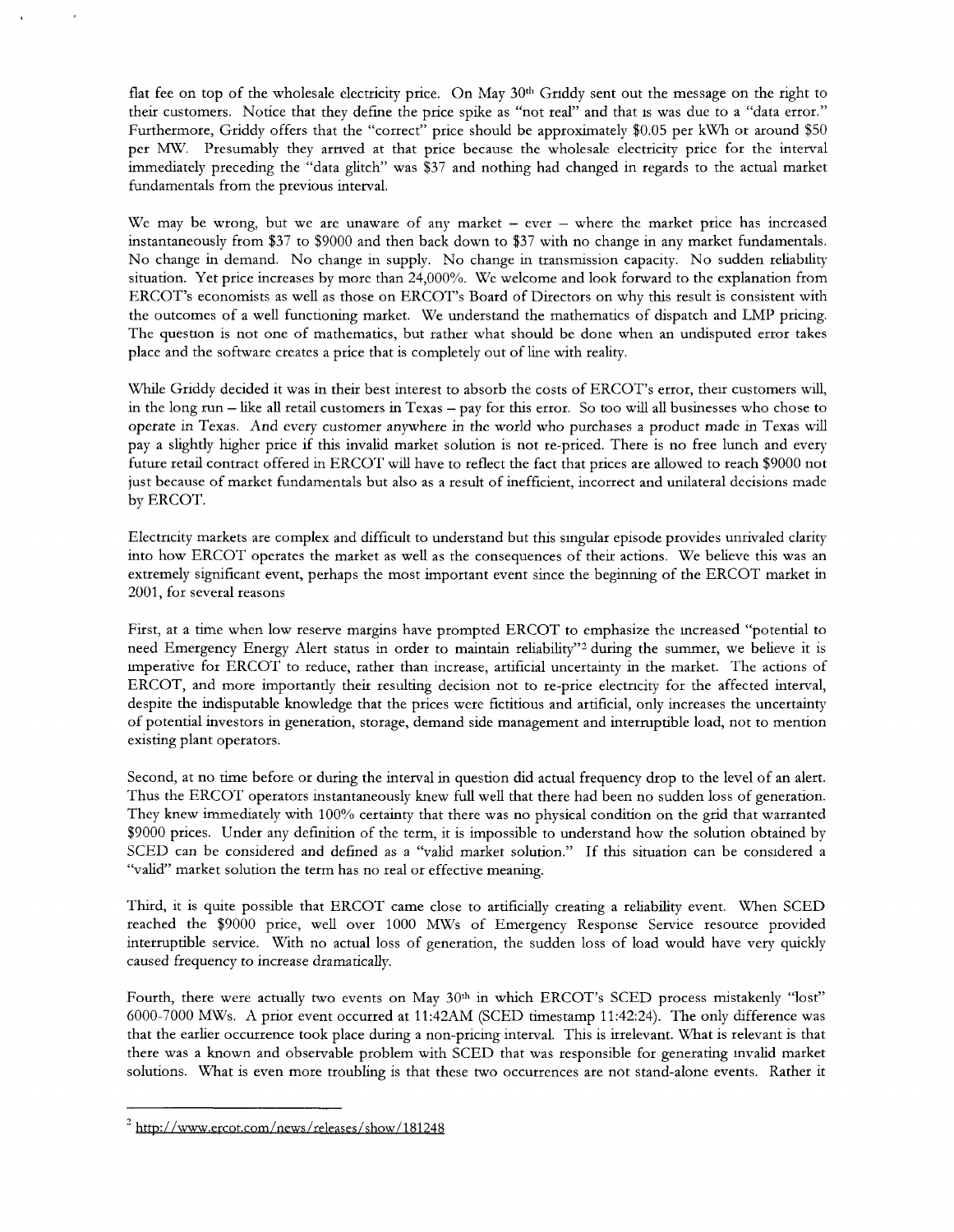can be shown, using ERCOT's own data, the ERCOT SCED process routinely suffers from significant losses and gains in available generation in a matter of seconds. That is, it is common for the ERCOT SCED process to lose or gain 100's of MW of capacity in as little as 10 seconds only for the capacity to "re-appear" or "disappear" as the case may be seconds later. This is a significant problem and gets directly to the integrity of the dispatch process and the market itself.

Fifth, we listened closely to ERCOT's explanation of events at the Wholesale Market Subcommittee (WMS) meeting on June 5, 2019 — namely that a Qualified Scheduling Entity had wrongly set the HSL and LSL levels for the generation they represent at O. This had the obvious affect of dramatically reducing the amount of capacity available to the SCED process and caused prices to reach the maximum allowed in the market. The nearly instantaneous reliance on QSE provided data, without any apparent or meaningful Quality Control on the part of ERCOT, suggests that it is timely, desirable and necessary to review the pros and cons of other potential electricity market designs currently operating in the United States that use state estimator data rather than relying on flawed — and manipulable — data from Market Participants. At that same meeting we were deeply concerned to hear ERCOT staff publicly state "there is incorrect data for every interval." We have never heard staff or management from PJM, MISO, SPP, NYISO, ISO-NE or the CAISO make a similar statement.

Sixth, and perhaps most important, ERCOT's actions capriciously resulted in a massive increase in the cost of electricity. The average locational marginal prices and system load for the intervals 1430, 1445 and 1500 on May 30, 2019 were, \$40.53/55,405MWs, \$1359.13/55,507MWs and \$29.50/55,697 respectively.<sup>3</sup> Thus using these average LMP values for the three intervals as an ERCOT-wide approximation, the total spent on electricity for these three 15-minute intervals by the market was: \$561,391, \$18,860,307, and \$410,765. The average of the 1<sup>st</sup> and 3<sup>rd</sup> intervals was \$486,078. To re-iterate, the estimated expenditure on electricity in Texas for the interval from 1445 to 1500 on May 30, 2019 was  $$18,860,307$  – and this occurred without any dislocation of supply, increase in demand, transmission outage or reliability event! Relative to the average of the 15-minute intervals immediately before and after the interval from 1445-1500 this equates to an instantaneous increase in expenditures of 3,780% from one 15-minute period to the next. Using these average values, the "cost" of the artificial and fictitious price spike created by ERCOT was \$18,374,229. These were real prices and real expenditures and represent a very significant unjustifiable transfer of wealth from load to the generators. We simply cannot understand how anybody associated with the market cannot argue that repricing is absolutely required for this interval. Furthermore, we cannot understand how, under any interpretation or the terms, this result is can be defined as a "valid market solution" or that the market was "properly functioning" and produced "efficient", "fair", and "unbiased" outcomes. The integrity of the market, ERCOT and the PUCT is at stake and the loss of integrity will necessarily harm everybody. How can this outcome, if allowed to stand, be explained to electricity consumers in Texas?

Seventh, ERCOT's actions — not changes in supply, or demand, or the transmission system, or reliability concerns – caused the price of the ERCOT North Bal-Day (Balance of the Day) Contract for May  $30<sup>th</sup>$ trading on ICE to increase from \$30 to \$86 as shown in the graph below.<sup>4</sup> This equates to an instantaneous price increase of 187%. Or alternatively a wealth transfer of nearly \$45,000 on every single contract transacted on The Intercontinental Exchange for that day.

<sup>&</sup>lt;sup>3</sup> The average locational marginal prices provided are an average of the bus prices for each interval. As such they provide an estimate of the market expenditures for electricity for those intervals

<sup>4</sup>Data provided by The Intercontinental Exchange.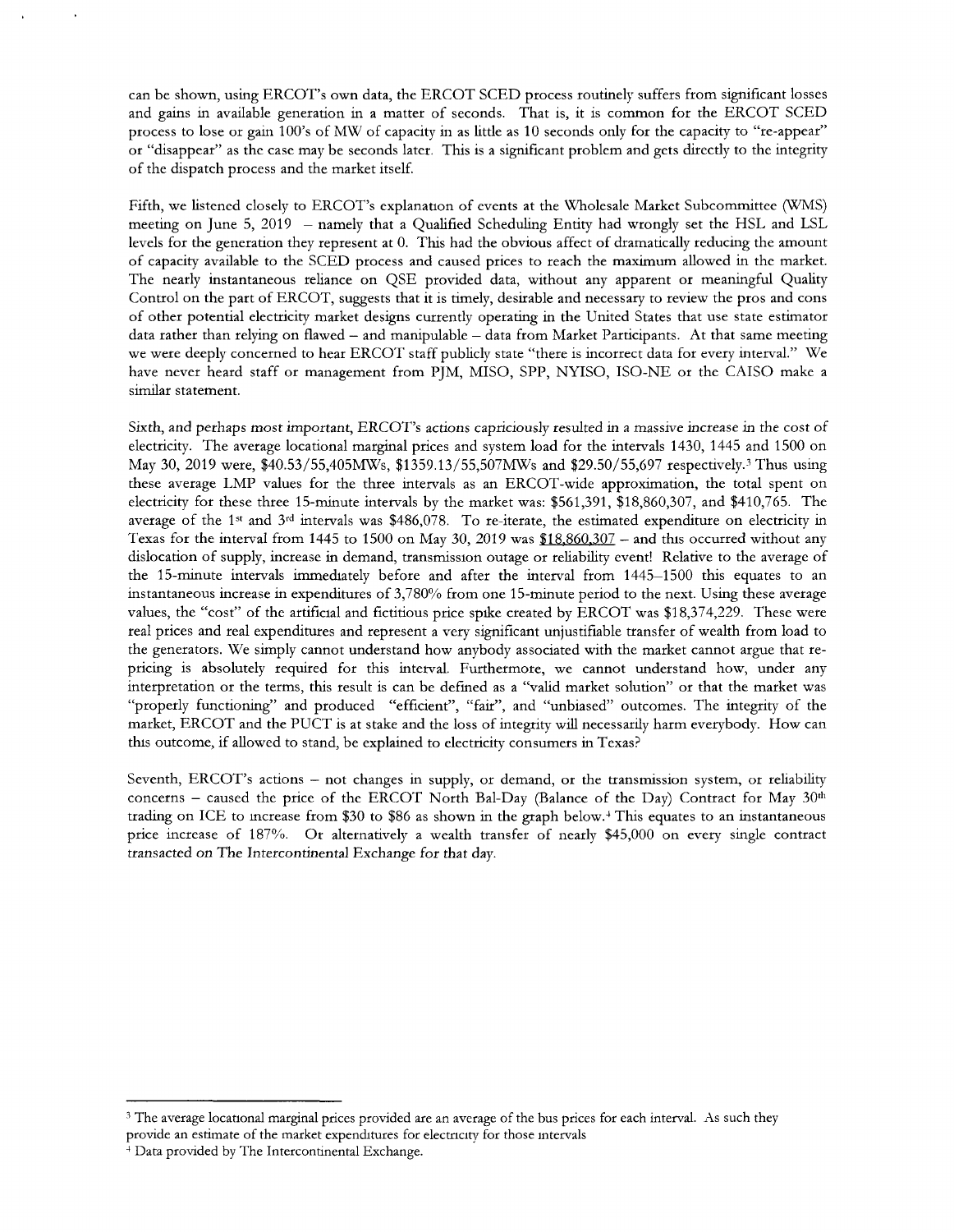

Furthermore, the effect of ERCOT's action was not limited to just the cost of power on May 30<sup>th</sup>. The invalid market solution was solely responsible for lifting the price of power for the July and August futures contract by \$6.00 per MW – from \$93.00 to \$99.00 as shown in the following chart.<sup>5</sup> We are at a loss to understand how these results are consistent with the outcomes obtained in a properly functioning market. We do not understand how ERCOT can defend, let alone explain, their operations when they produce these results. Nor do we understand how they can unilaterally state this represented a "valid market solution." These price movements were not generated or caused by anything actually occurring or any new information — they were entirely the result of ERCOT producing an invalid market solution. To provide some context for the summer price movement, last summer there were704 peak hours in July and August and the average hourly load for those hours was 58,080 MWs. If we assume a similar load for this year, every \$1 increase in the Summer Peak Futures Contract translates to an increase of approximately \$41,000,000 in the cost of summer power. Thus the \$6 price increase caused by ERCOT temporarily created an increase in the cost of peak summer peak power of more than \$245 million. These were real prices at which summer peak power was transacted.

<sup>&</sup>lt;sup>5</sup> Data provided by The Intercontinental Exchange.